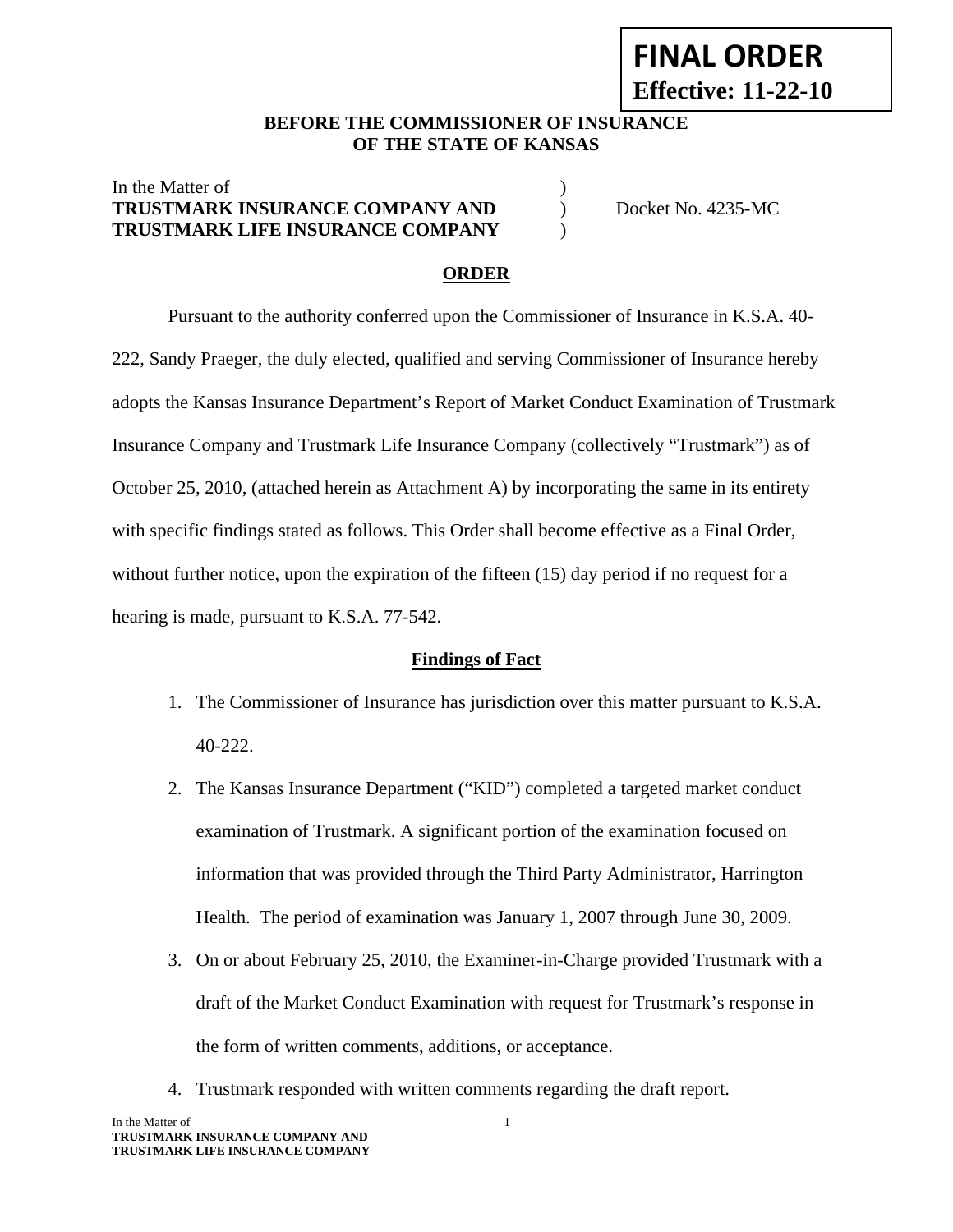- 5. The Kansas Commissioner of Insurance has since fully reviewed said Kansas report which is attached herein as Attachment A.
- 6. Tests for Grievance and Appeals Procedures.
	- a. Standard 2 reviews to ensure that the insurer documents grievances and establishes and maintains grievance procedures in compliance with applicable statutes, rules and regulations.
		- i. Harrington Health's "Complaints, Grievances and Appeals" procedures call for one level of appeal, Harrington Health's log indicates that there is a  $2<sup>nd</sup>$  level of appeal, and there are numerous references in their files about a  $2<sup>nd</sup>$  level of appeal. The written appeal process to the certificate holder must include reference to these procedures per K.S.A. 40-22a09a.
		- ii. Trustmark failed standard 2.
	- b. Standard 4 reviews a health insurer's conduct for first-level reviews of grievances in compliance with applicable statutes, rules and regulations. KID sampled 48 claim files from Trustmark and 48 claim files from Harrington Health.
		- i. Trustmark had four appeals that did not have an acknowledgement sent to the certificate holder within 10 working days. This is a violation of section 6 of the NAIC Unfair Claim Settlement Practice Model Regulation as adopted by K.A.R. 40-1-34.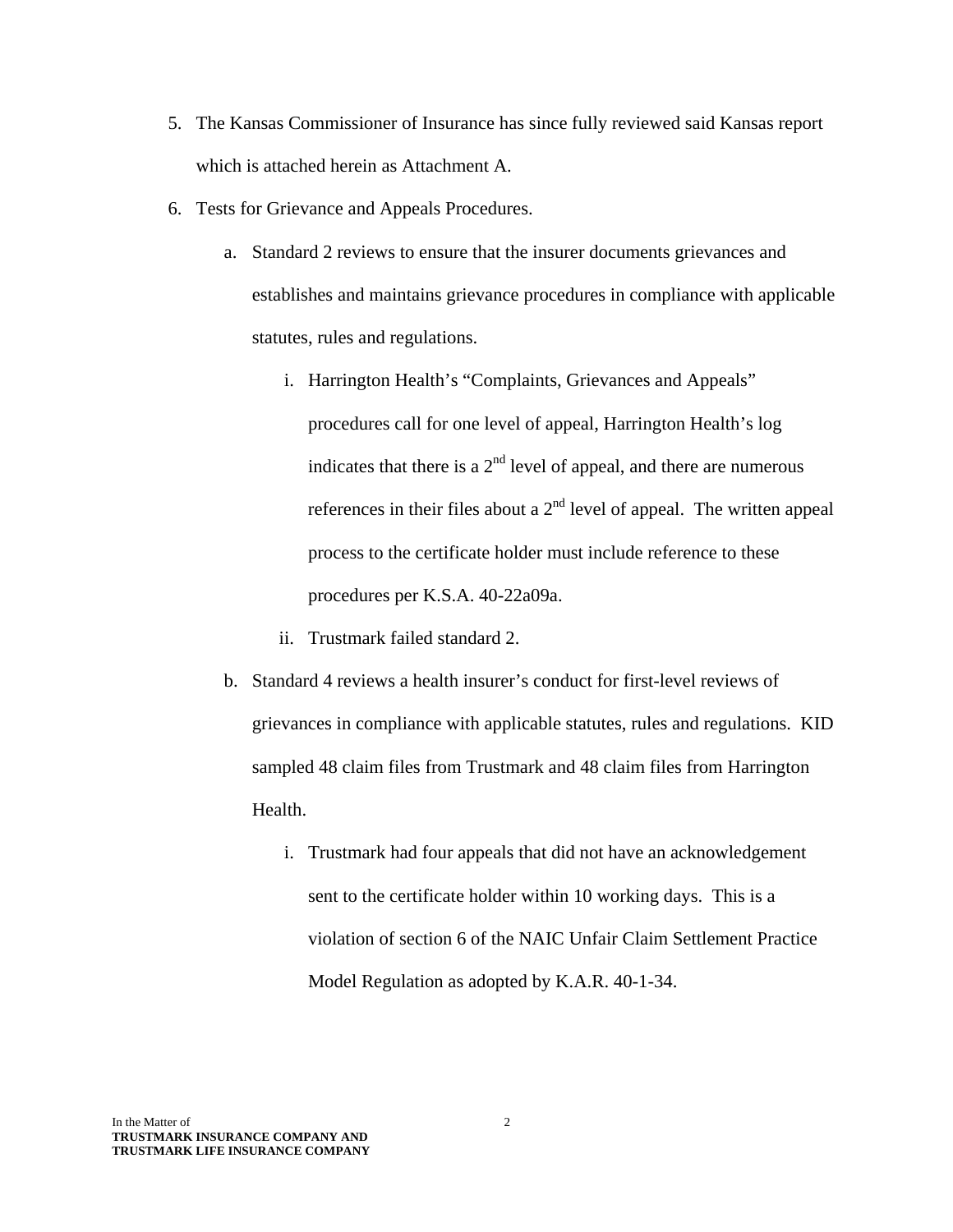- ii. Trustmark had five appeals that took over 30 days from the receipt of the appeal until the EOB was issued showing the final claim payment amount. This is a violation of K.S.A. 40-2442(a).
- iii. Trustmark had one file that did not have a decision to either uphold or reverse the claim denial within 15 days after receipt of the additional information. This is a violation of K.S.A.  $40-2442(a)(d)$ .
- iv. Trustmark had two files that had the wrong information provided to the insured regarding their appeals rights. This is a violation of section 5 of the NAIC Unfair Claim Settlement Practice Model Regulation as adopted by K.A.R. 40-1-34.
- v. Harrington Health had forty-one files that did not have contact with the certificate holder or provider within 10 days of receipt of the appeal. This is a violation of section 6 of the NAIC Unfair Claim Settlement Practice Model Regulation as adopted by K.A.R. 40-1-34.
- vi. Harrington Health had thirty-eight files that did not have a response to the certificate holder within 30 days of receipt of the appeal. This is a violation of K.S.A. 40-2442(a).
- vii. The company failed standard 4.
- c. Standard 5 reviews the health insurer's conduct for second-level reviews of grievances in accordance with statutes, rules and regulations. KID sampled two Trustmark files and fifteen Harrington Health files.
	- i. Thirteen Harrington Health files did not have contact with the certificate holder or provider within 10 days of receipt of the appeal.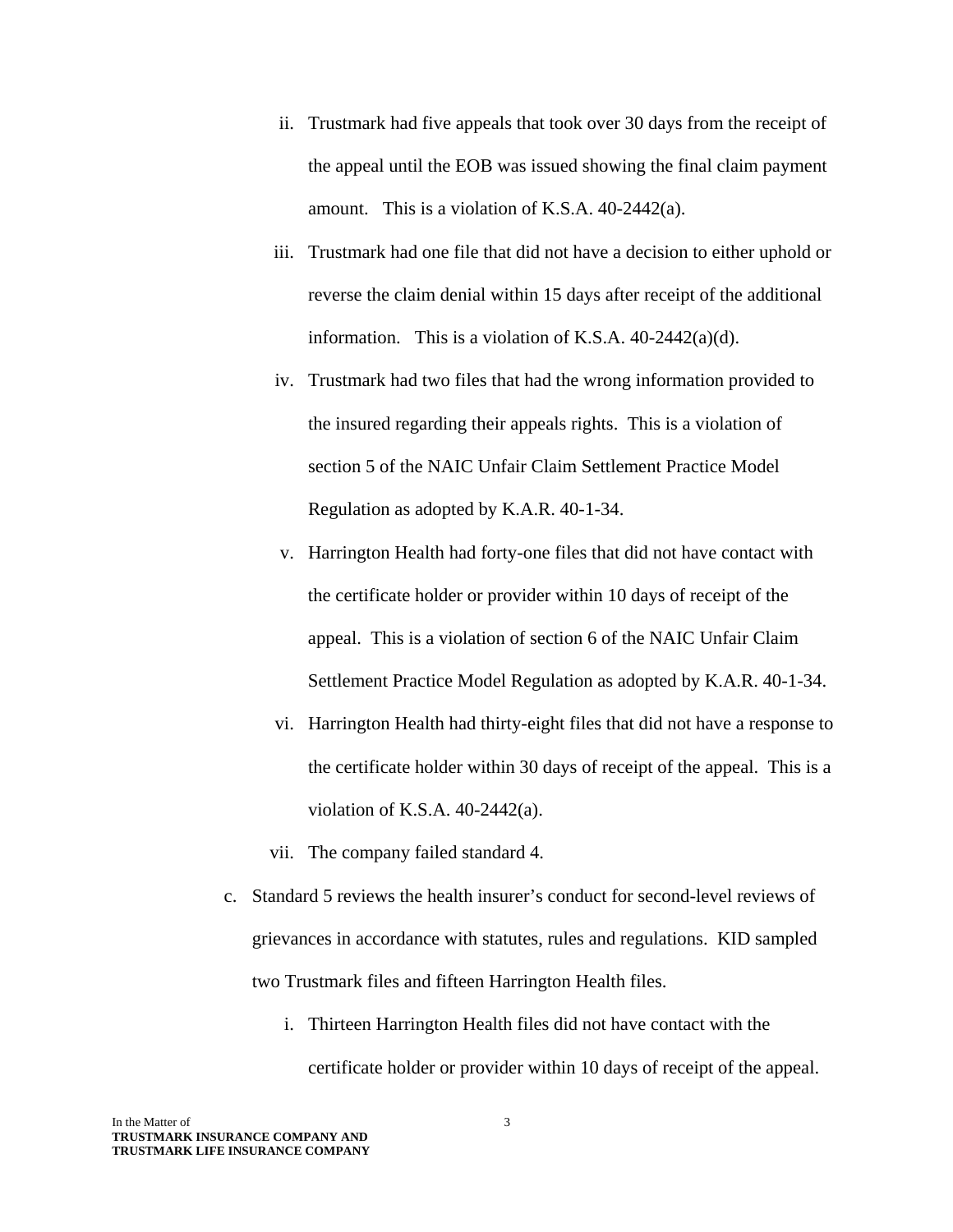This is a violation of section 6 of the NAIC Unfair Claim Settlement Practice Model Regulation as adopted by K.A.R. 40-1-34.

- ii. Eight Harrington Health files did not have a response to the certificate holder within 30 days of receipt of the appeal. This is a violation of K.S.A. 40-22a09a.
- iii. Four  $2<sup>nd</sup>$  level appeals were reprocessed and the money was paid to the provider on behalf of the certificate holder; interest was not paid on the claims that took over 30 days to reprocess from the date of receipt of the Level 2 appeal per K.S.A.  $40-2442(a)(b)$ .
- iv. One claim had no documentation to substantiate Harrington Health's final decision and communication to the certificate holder. This is a violation of section 4 of the NAIC Unfair Claim Settlement Practice Model Regulation as adopted by K.A.R. 40-1-34.
- v. Six  $2<sup>nd</sup>$  level appeals had the denial of the claim upheld and did not advise the certificate holder in the  $2<sup>nd</sup>$  level denial letter of their right to file for an external review. This is a violation of K.A.R. 40-4-42a.
- vi. The company failed standard 5.
- 7. Tests for Claim Handling
	- a. Standard 1 reviews the initial contact by the regulated entity with the claimant is within the required time frame.
		- i. One large group paid claims out of a sample of fifty and two large group non-payment claims out of a sample of fifty did not have an acknowledgement letter sent within 10 working days after receipt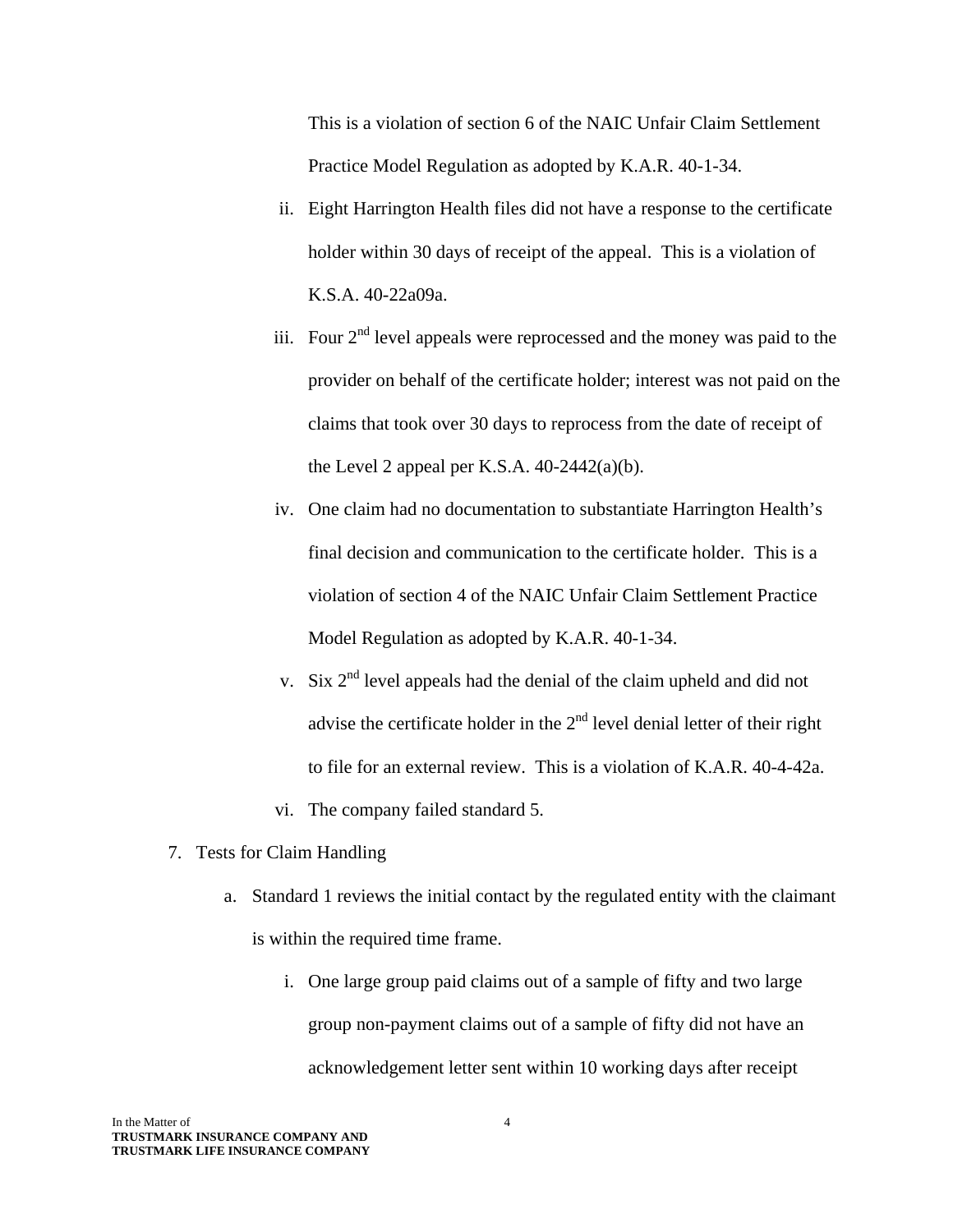of a claim. This is a violation of section 6 of the NAIC Unfair Claim Settlement Practice Model Regulation as adopted by K.A.R. 40-1-34.

- ii. Fifteen small group paid claims out of a sample of one hundred and thirteen small group non-payment claims out of a sample of fifty did not have an acknowledgement letter sent within 10 working days after receipt of a claim. This is a violation of section 6 of the NAIC Unfair Claim Settlement Practice Model Regulation as adopted by K.A.R. 40- 1-34.
- iii. Thirty-six Harrington Health 2008 paid claims out of a sample of one hundred did not have an acknowledgement of the receipt of claim within 10 working days after receipt of a claim. This is a violation of section 6 of the NAIC Unfair Claim Settlement Practice Model Regulation as adopted by K.A.R. 40-1-34.
- iv. Twenty-three Harrington Health 2009 paid claims out of a sample of ninety-nine did not have an acknowledgement of the receipt of claim within 10 working days after receipt of a claim. This is a violation of section 6 of the NAIC Unfair Claim Settlement Practice Model Regulation as adopted by K.A.R. 40-1-34.
- v. Seventeen Harrington Health non-payment claims out of a sample of fifty did not have an acknowledgement of the receipt of claim within 10 working days after receipt of a claim. This is a violation of section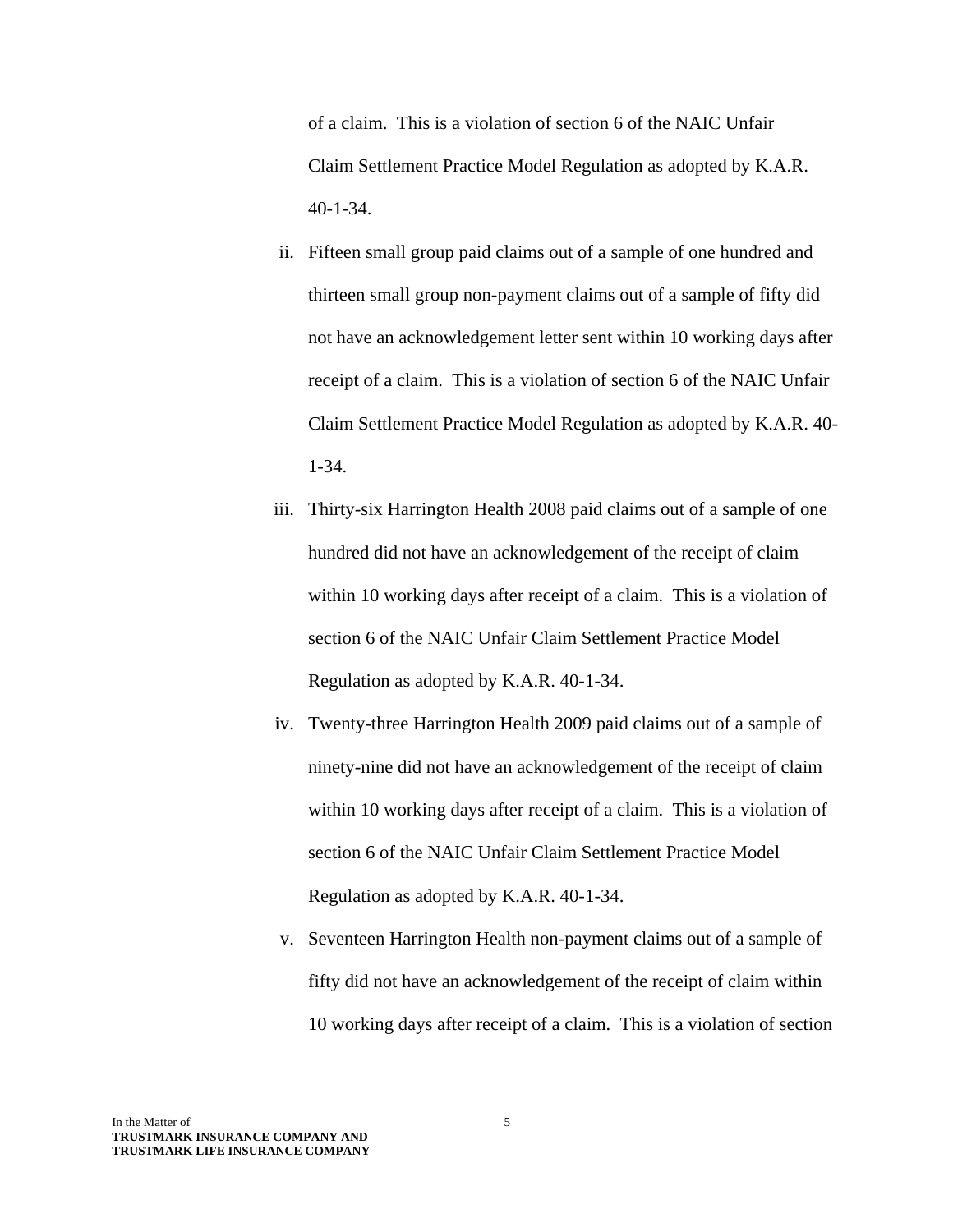6 of the NAIC Unfair Claim Settlement Practice Model Regulation as adopted by K.A.R. 40-1-34.

- vi. Eight Harrington Health 2009 non-payment claims out of a sample of fifty did not have an acknowledgement of the receipt of claim within 10 working days after receipt of a claim. This is a violation of section 6 of the NAIC Unfair Claim Settlement Practice Model Regulation as adopted by K.A.R. 40-1-34.
- vii. The company failed standard 1.
- b. Standard 3 reviews to ensure that claims are resolved in a timely manner.
	- i. One large group paid claim out of a sample of fifty and three large group non-payment claims out of a sample of fifty took over 30 days to pay a claim or adjudicate. This is a violation of K.S.A. 40-  $2442(a)(b)$ .
	- ii. Two small group paid claims out of a sample of one hundred took over 30 days to pay a claim. This is a violation of K.S.A. 40-2442(a)(b).
	- iii. Three individual non-payment claims out of a sample of forty-eight took over 30 days to adjudicate. This is a violation of K.S.A. 40-  $2442(a)(b)$ .
	- iv. Twenty-three Harrington Health 2008 paid claims out of a sample of one hundred took over 30 days to pay the claim. This is a violation of K.S.A.  $40-2442(a)(b)$ .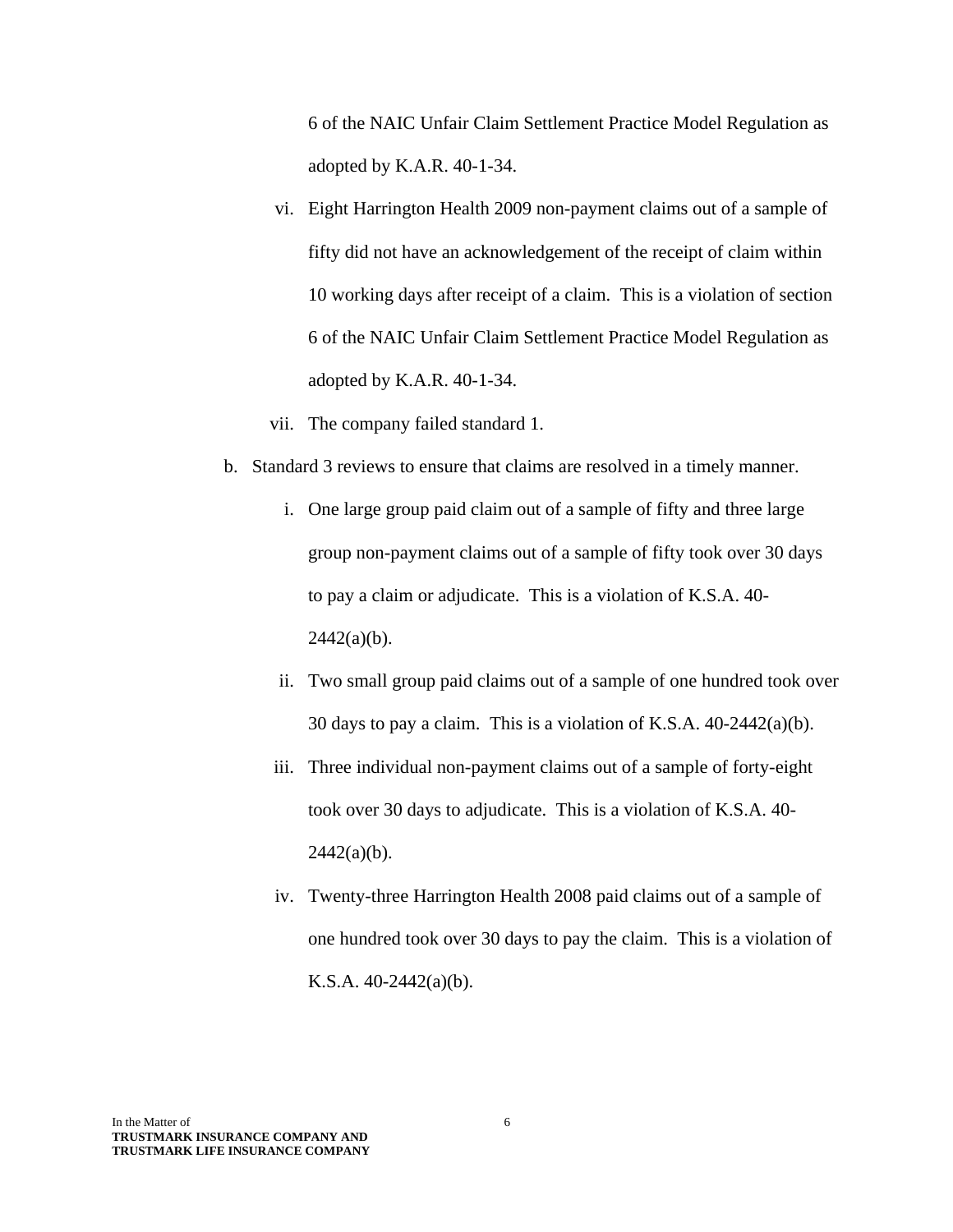- v. Nine Harrington Health 2009 paid claims out of a sample of ninetynine took over 30 days to pay the claim. This is a violation of K.S.A. 40-2442(a)(b).
- vi. Eight Harrington Health 2008 non-payment claims out of a sample of ninety-nine took over 30 days to adjudicate. This is a violation of K.S.A. 40-2442(a)(b).
- vii. Three Harrington Health 2009 non-payment claims out of a sample of fifty took over 30 days to adjudicate. This is a violation of K.S.A. 40-  $2442(a)(b)$ .
- viii. The company failed standard 3.
- c. Standard 6 reviews claims to ensure they are properly handled in accordance with policy provisions and applicable statutes (including HIPAA), rules and regulations.
	- i. Out of a sample of fifty claims, one claim did not have interest paid when there was a delay in processing as required by K.S.A. 40-2442 and one claim did not have interest paid when it was re-adjudicated due to an earlier processing error as required by K.S.A. 40-2442.
	- ii. One claim out of a sample of fifty had all benefits misapplied to the deductible. This is a violation of K.S.A. 40-2,105.
	- iii. Out of a sample of one hundred Harrington Health 2008 paid claims, twenty-three claims were not adjudicated within 30 days, and interest was not paid to the insured as required by K.S.A. 40-2442(b)(d)(2) and one claim was reprocessed due to an error, but interest was not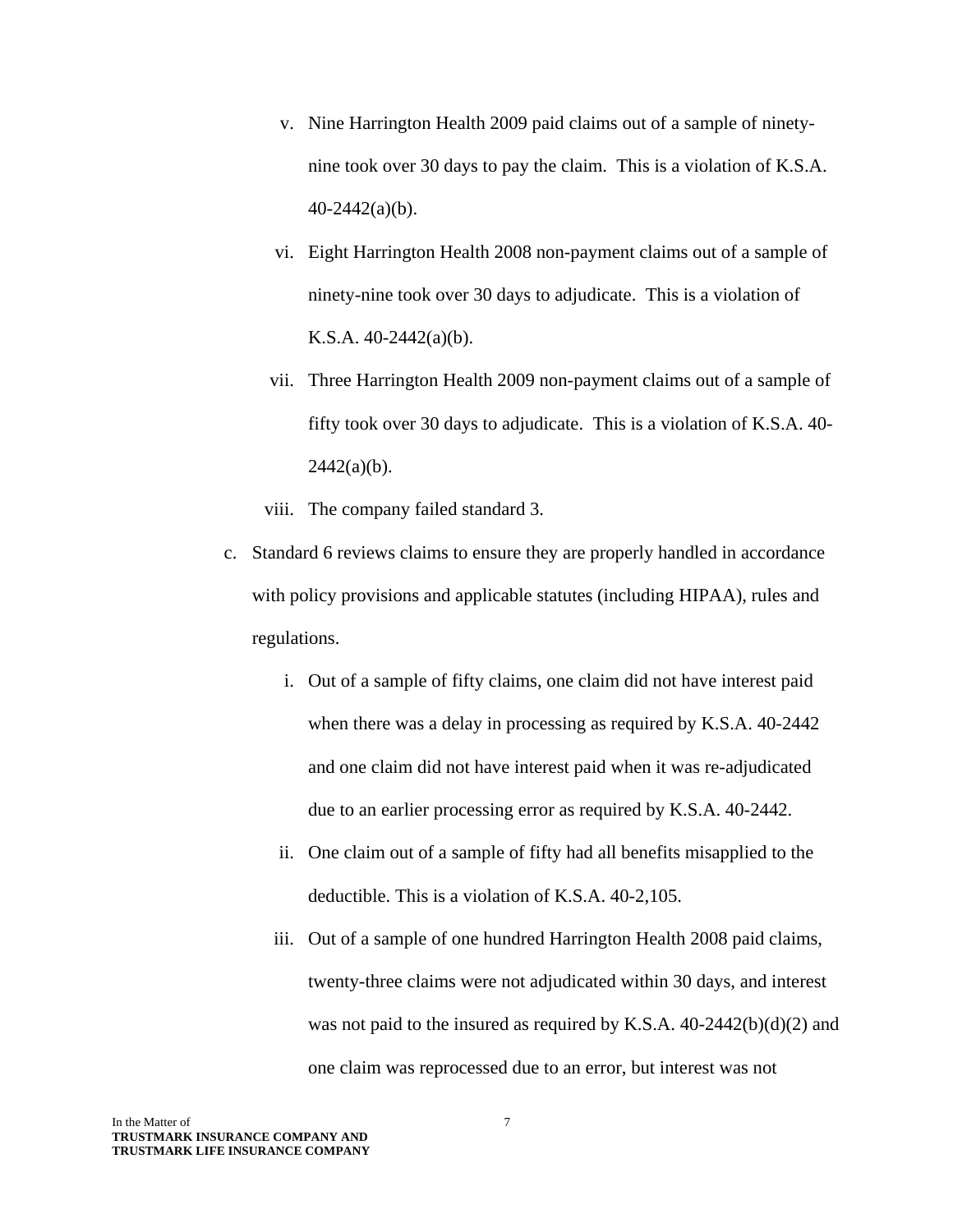included on the additional amount paid to the insured as required by K.S.A. 40-2442(b)(d)(2).

- iv. Out of a sample of ninety-nine claims, nine Harrington Health 2009 paid claims were not adjudicated within 30 days, and interest was not paid to the insured as required by K.S.A. 40-2442(b)(d)(2) and one claim had incorrect benefit limits applied to the claim as required by section 5 of the NAIC Unfair Claim Settlement Practice Model Regulation as adopted by K.A.R. 40-1-34.
- v. One Harrington Health 2008 nonpayment claim out of a sample of fifty had incorrect benefit limits applied to the claim. This is a violation of section 5 of the NAIC Unfair Claim Settlement Practice Model Regulation as adopted by K.A.R. 40-1-34.
- vi. One Harrington Health 2009 non-payment claim out of a sample of fifty had the deductible misapplied. This is a violation of section 5 of the NAIC Unfair Claim Settlement Practice Model Regulation as adopted by K.A.R. 40-1-34.
- vii. The company passed standard 6.

#### **Applicable Law**

K.S.A. 40-222 states, in pertinent part:

(a) Whenever the commissioner of insurance deems it necessary but at least once every five years, the commissioner may make, or direct to be made, a financial examination of any insurance company in the process of organization, or applying for admission or doing business in this state. In addition, at the commissioner's discretion the commissioner may make, or direct to be made, a market regulation examination of any insurance company doing business in this state.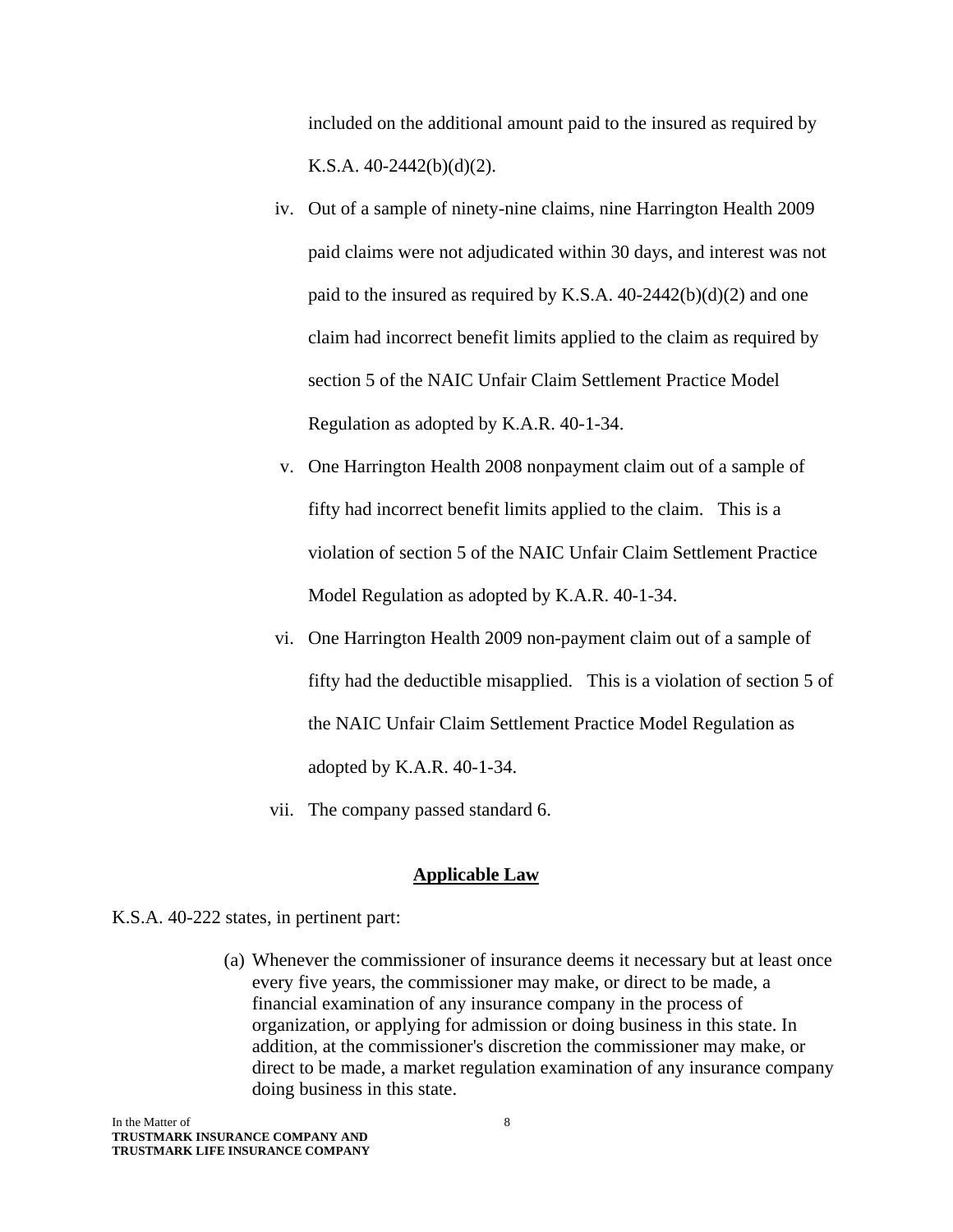#### K.S.A. 40-2442 states, in pertinent part:

- (a) Within 30 days after receipt of any claim, and amendments thereto, any insurer issuing a policy of accident and sickness insurance shall pay a clean claim for reimbursement in accordance with this section or send a written or electronic notice acknowledging receipt of and the status of the claim. Such notice shall include the date such claim was received by the insurer and state that:
	- (1) The insurer refuses to reimburse all or part of the claim and specify each reason for denial; or
	- (2) Additional information is necessary to determine if all or any part of the claim will be reimbursed and what specific additional information is necessary.
- (b) If any insurer issuing a policy of accident and sickness insurance fails to comply with subsection (a), such insurer shall pay interest at the rate of 1% per month on the amount of the claim that remains unpaid 30 days after the receipt of the claim. The interest paid pursuant to this subsection shall be included in any late reimbursement without requiring the person who filed the original claim to make any additional claim for such interest.
- (d) Within 15 days after receipt of all the requested additional information, an insurer issuing a policy of accident and sickness insurance shall pay a clean claim in accordance with this section or send a written or electronic notice that states:
	- (1) Such insurer refuses to reimburse all or part of the claim; and
	- (2) specifies each reason for denial. Any insurer issuing a policy of accident and sickness insurance that fails to comply with this subsection shall pay interest on any amount of the claim that remains unpaid at the rate of 1% per month.

K.A.R. 40-1-34 states, in pertinent part:

Section 4.

The insurer's claim files shall be subject to examination by the (Commissioner) or by his duly appointed designees. Such files shall contain all notes and work papers pertaining to the claim in such detail that pertinent events and the dates of such events can be reconstructed.

Section 5.

A. No insurer shall fail to fully disclose to first party claimants all pertinent benefits, coverages or other provisions of an insurance policy or insurance contract under which a claim is presented.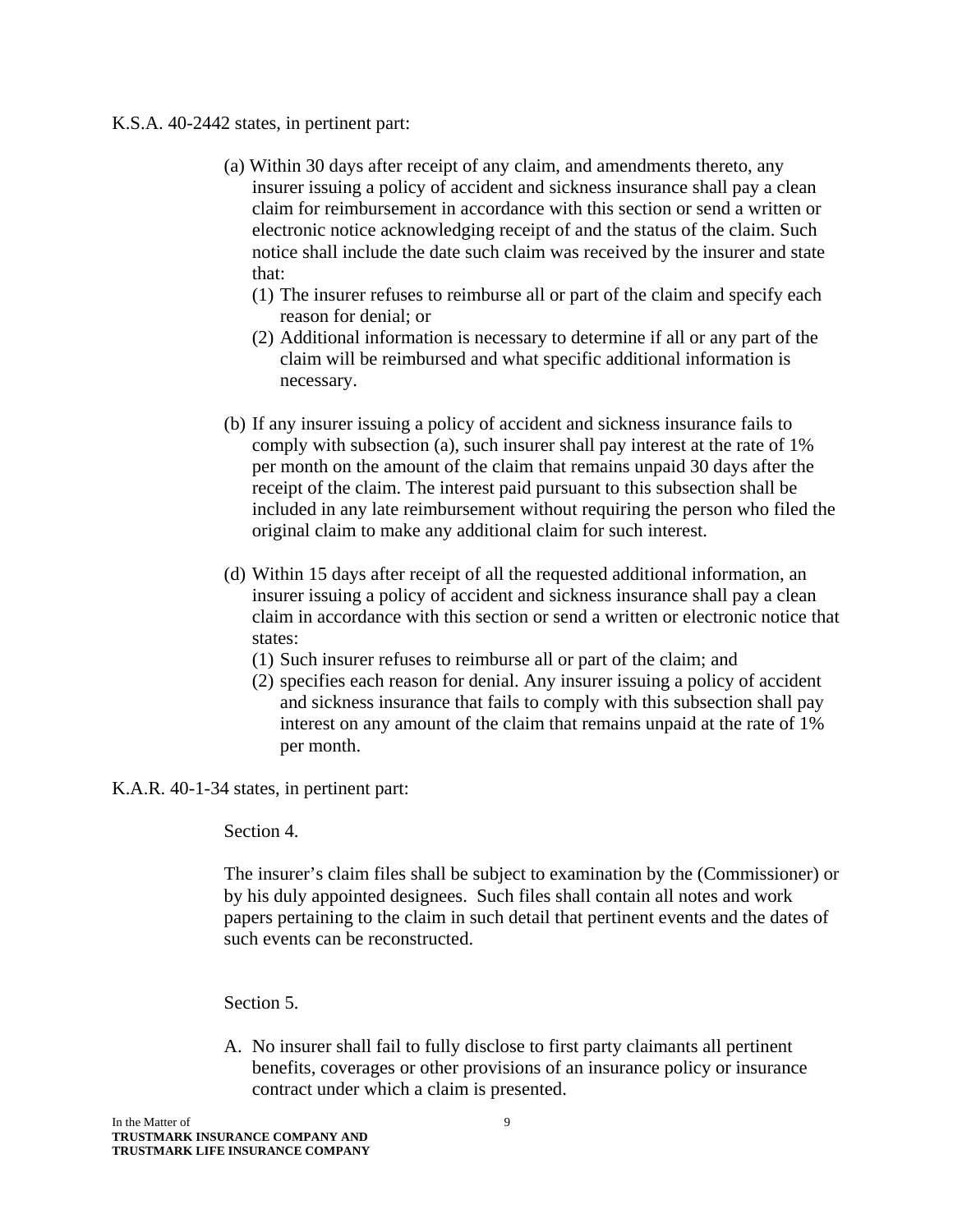- B. No agent shall conceal from first party claimants benefits, coverages or other provisions of any insurance policy or insurance contract when such benefits, coverages or other provisions are pertinent to a claim.
- C. No insurer shall deny a claim for failure to exhibit the property without proof of demand and unfounded refusal by a claimant to do so.
- D. No insurer shall, except where there is a time limit specified in the policy, make statements, written or otherwise, requiring a claimant to give written notice of loss or proof of loss within a specified time limit and which seek to relieve the company of its obligations if such a time limit is not complied with unless the failure to comply with such time limit prejudices the insurer's rights.
- E. No insurer shall request a first party claimant to sign a release that extends beyond the subject matter that gave rise to the claim payment.
- F. No insurer shall issue checks or drafts in partial settlement of a loss or claim under a specific coverage which contain language which release the insurer or its insured from its total liability.

#### Section 6.

- A. Every insurer, upon receiving notification of a claim shall, within ten working days, acknowledge the receipt of such notice unless payment is made within such period of time. If an acknowledgment is made by means other than writing, an appropriate notation of such acknowledgment shall be made in the claim file of the insurer and dated. Notification given to an agent of an insurer shall be notification to the insurer.
- B. Every insurer, upon receipt of any inquiry from the insurance department respecting a claim shall, within fifteen working days of receipt of such inquiry, furnish the department with an adequate response to the inquiry.
- C. An appropriate reply shall be made within ten working days on all other pertinent communications from a claimant which reasonably suggest that a response is expected.
- D. Every insurer, upon receiving notification of claim, shall promptly provide necessary claim forms, instructions, and reasonable assistance so that first party claimants can comply with the policy conditions and the insurer's reasonable requirements. Compliance with this paragraph within ten working days of notification of a claim shall constitute compliance with subsection (a) of this section.

## K.S.A. 40-22a09a states, in pertinent part:

(a) Every health insurance plan for which utilization review is performed shall include a description of the health insurance plan's procedures for an insured to obtain an internal appeal or review of an adverse decision. This description shall include all applicable time periods, contact information, rights of the insured and available levels of appeal. If the health insurer uses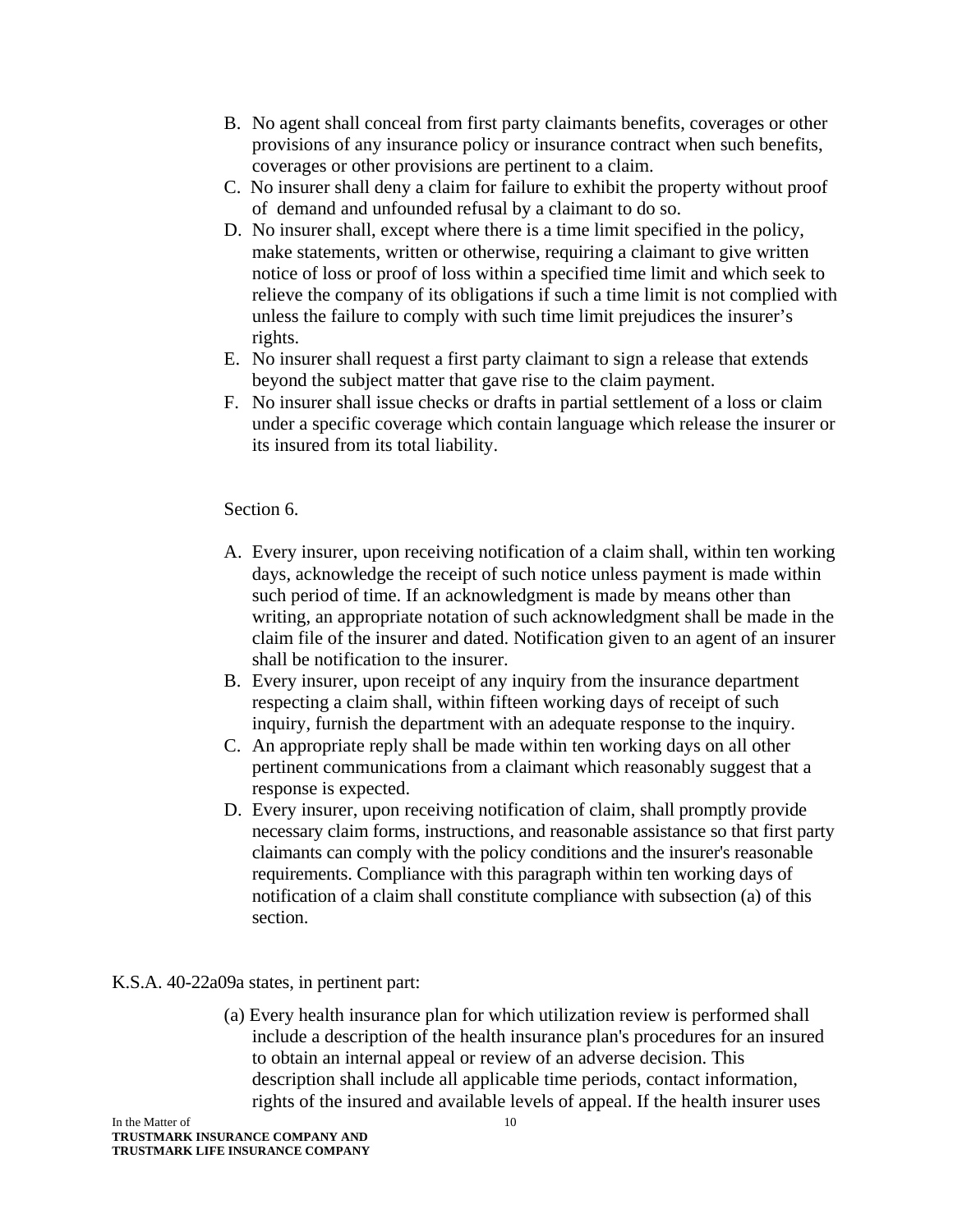a utilization review organization, the insured shall be notified of the name of such utilization review organization. The health insurance plan shall provide an insured with written or electronic notification of any adverse decision, and a description of the health insurance plan's internal appeal or review procedure, including the insured's right to external review as provided in K.S.A. 40-22a14 and amendments thereto. The health insurance plan also shall notify the insured of the insured's right to waive the second appeal or internal review and proceed directly to the external review as provided in K.S.A. 40-22a14 and amendments thereto.

- (b) If the health insurance plan contains a provision for two levels of internal appeal or review of a health care decision which is adverse to the insured, the health insurance plan shall allow the insured to voluntarily waive such insured's right to the second internal appeal or review. Such waiver shall be made in writing to the health insurance plan and shall constitute the exhaustion of all available internal appeal or review procedures within the meaning of subsection (d) of K.S.A. 40-22a14 and amendments thereto.
- (c) If an insured elects to request the second internal appeal or review of a health care decision which is adverse to the insured, the insured shall have the right to appear in person before a designated representative or representatives of the health insurance plan or utilization review organization at the second internal appeal or review meeting. If a majority of the designated representatives of the health plan or utilization review organization who will be deciding the second internal appeal or review cannot be present in person, by telephone or by other electronic means, at least one of those designated representatives who will be deciding the second internal appeal or review shall be a physician and shall be present in person, by telephone or by other electronic means. No physician or other health care provider serving as a reviewer in an internal appeal or review of an adverse decision shall be liable in damages to the insured or the health insurance plan for any opinion rendered as part of the internal appeal or review.
- (d) All second internal appeals or reviews shall provide that the insured has a right to:
	- (1) Receive from the health insurance plan or utilization review organization, upon request, copies of all documents, records and other information that are not confidential or privileged relevant to the insured's request for benefits;
	- (2) have a reasonable and adequate amount of time to present the insured's case to a designated representative or representatives of the health insurance plan or utilization review organization who will be deciding the second internal appeal or review;
	- (3) submit written comments, documents, records and other material relating to the request for benefits for the second internal appeal or review panel to consider when conducting the second internal appeal or review both before and, if applicable, at the second internal appeal or review meeting;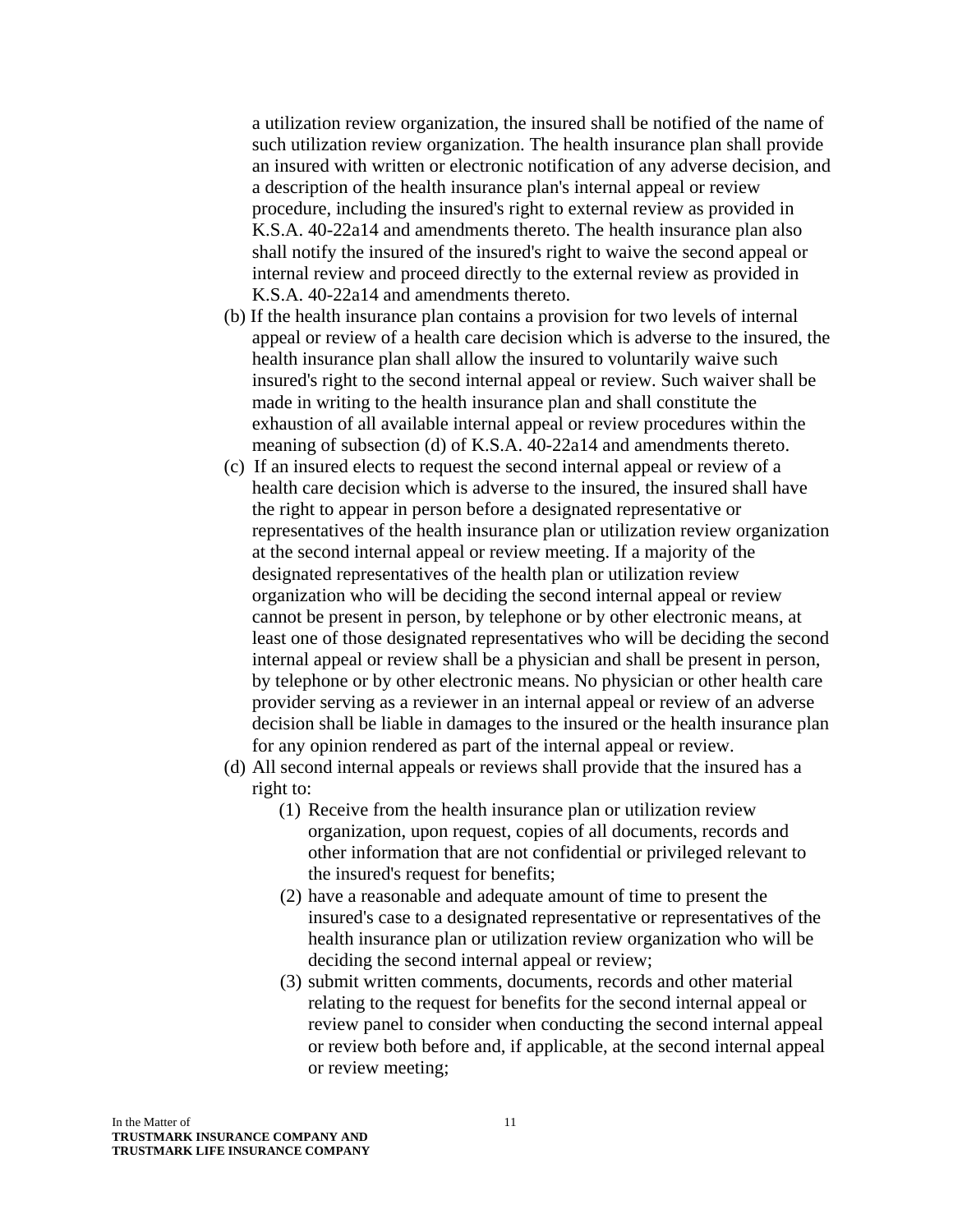- (4) prior to or during the second internal appeal or review meeting ask questions relevant to the subject matter of the internal appeal or review of any representative of the health insurance plan or utilization review organization serving on the internal appeal or review panel provided that such representative may respond verbally if the question is asked in person during an insured's appearance before the internal appeal or review panel or in writing if the questions are asked in writing, not more than 30 days from receipt of such written questions;
- (5) be assisted or represented at the second internal appeal or review meeting by an individual or individuals of the insured's choice; and
- (6) record the proceedings of the second internal appeal or review meeting at the expense of the insured.
- (e) An insured, or the insured's authorized representative, wishing to request to appear in person before the second internal appeal or review panel consisting of the health insurance plan's or utilization review organization's designated representative or representatives shall make the request to the health insurance plan or utilization review organization within five working days before the date of the scheduled review meeting except that in the case of an emergency medical condition, such request must be made no less than 24 hours prior to the scheduled review meeting.
- (f) The health insurance plan or utilization review organization shall provide the insured a written decision setting forth the relevant facts and conclusions supporting its decision within:
	- (1) Seventy-two hours if the second internal appeal or review involves an emergency medical condition as defined by subsection (b) of K.S.A. 40-22a13 and amendments thereto;
	- (2) fifteen business days if the second internal appeal or review involves a pre-service claim; and
	- (3) thirty days if the second internal appeal or review involves a postservice claim.

#### K.S.A. 40-2405 states:

The commissioner shall have power to examine and investigate into the affairs of every person engaged in the business of insurance in this state in order to determine whether such person has been or is engaged in any unfair method of competition or in any unfair or deceptive act or practice prohibited by K.S.A. 40- 2403.

#### K.S.A. 40-2,105 states, in pertainant part:

(a) On or after the effective date of this act, every insurer which issues any individual policy of accident and sickness insurance or group policy of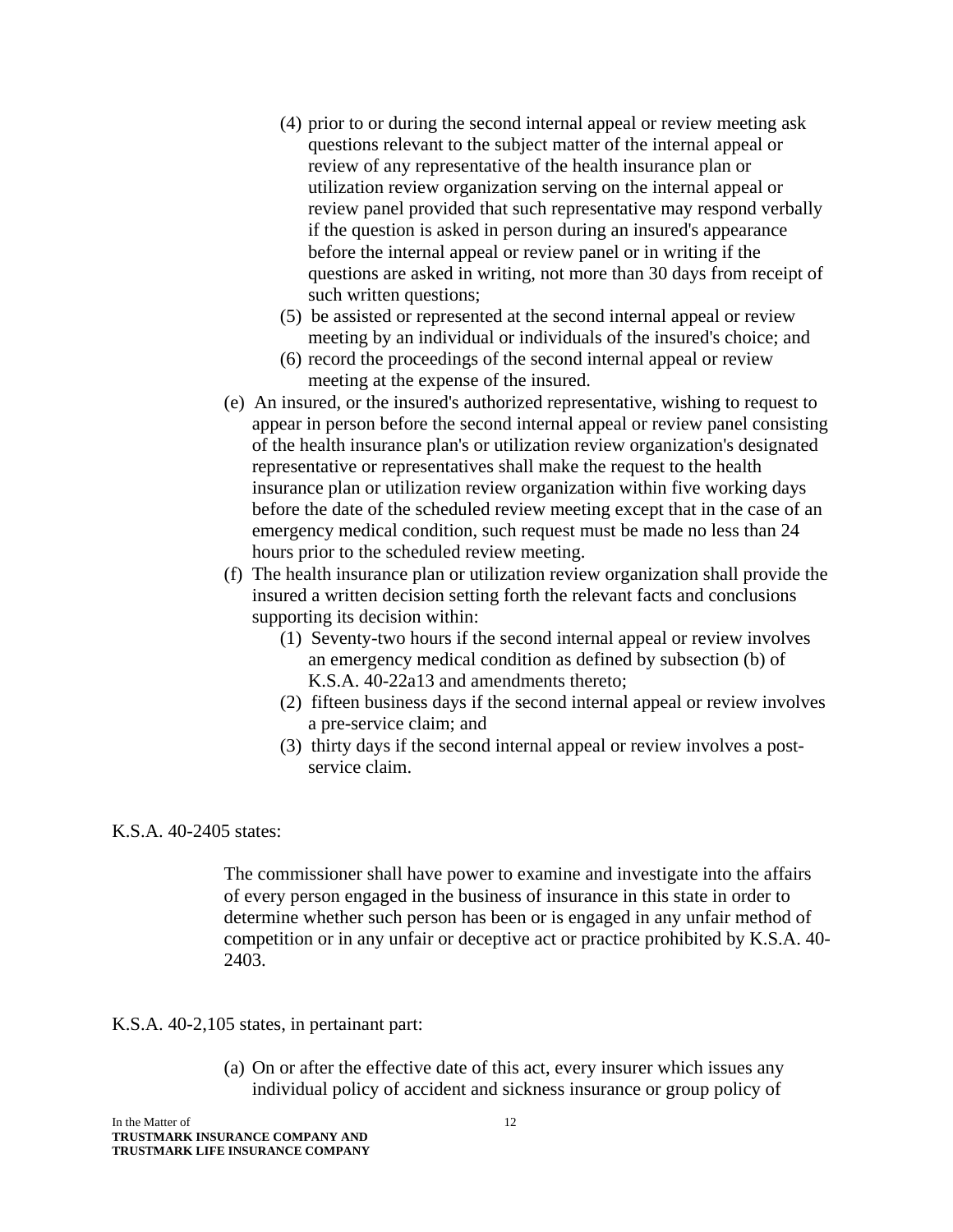accident and sickness insurance to a small employer as defined in K.S.A. 40- 2209d, and amendments thereto, which provides medical, surgical or hospital expense coverage for other than specific diseases or accidents only and which provides for reimbursement or indemnity for services rendered to a person covered by such policy in a medical care facility, must provide for reimbursement or indemnity under such individual policy or under such small employer group policy, except as provided in subsection (d), which shall be limited to not less than 45 days per year for in-patient treatment of mental illness in a medical care facility licensed under the provisions of K.S.A. 65-429, and amendments thereto, and not less than 30 days per year when such person is confined for treatment of alcoholism, drug abuse or substance use disorders in a treatment facility for alcoholics licensed under the provisions of K.S.A. 65-4014, and amendments thereto, a treatment facility for drug abusers licensed under the provisions of K.S.A. 65-4605, and amendments thereto, a community mental health center or clinic licensed under the provisions of K.S.A. 75-3307b, and amendments thereto, or a psychiatric hospital licensed under the provisions of K.S.A. 75-3307b, and amendments thereto. Such individual policy or such small employer group policy shall also provide for reimbursement or indemnity, except as provided in subsection (d), of the costs of treatment of such person for mental illness, alcoholism, drug abuse and substance use disorders subject to the same deductibles, copayments, coinsurance, out-of-pocket expenses and treatment limitations as apply to other covered services, limited to not less than \$15,000 in such person's lifetime, with no annual limits, in the facilities enumerated when in-patient treatment is not necessary for the treatment or by a physician licensed or psychologist licensed to practice under the laws of the state of Kansas.

#### K.A.R. 40-4-42a states:

- (a) A written notification of an adverse decision shall be printed in clear, legible type and in at least 12-point type.
- (b) The notice of adverse decision shall explain the principal reason for the adverse decision in language easily understood by a person with an eighthgrade reading level. An insurer may meet this requirement by omitting medical terminology that describes an insured's medical condition. The notice shall include the proper names of all impacted parties, telephone numbers, and addresses.
- (c) The notice of adverse decision shall explain how an insured, as defined in L. 1999, Ch. 162, Sec. 6, and amendments thereto, can initiate an external review with the commissioner. If an insured is eligible for an expedited review due to an emergency medical condition as defined in L. 1999, Ch. 162, Sec. 6, and amendments thereto, then the notice shall explain how an insured can initiate an expedited review.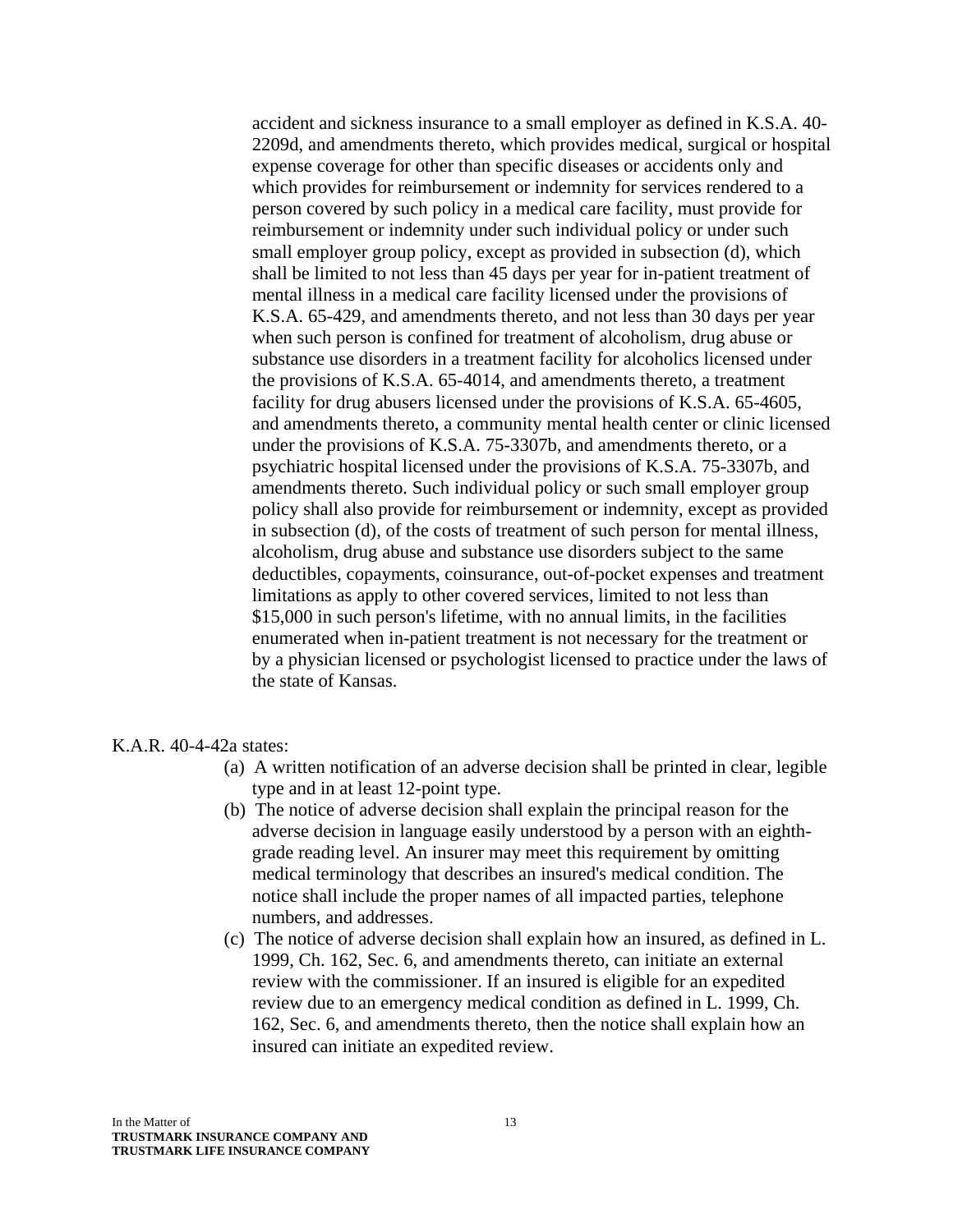- (d) The notice shall explain that an insured may file for an external review with the commissioner within 90 days of receipt of a final adverse decision. The notice shall also list the Kansas insurance department's toll-free number.
- (e) The notice of adverse decision shall describe how the insured can request a written statement of the clinical rationale and clinical review criteria used to make the adverse decision.

## **Conclusions of Law**

Based upon the Findings of Fact enumerated in Paragraphs #1 through #7 and the Applicable Law cited above,

## **IT IS, THEREFORE, ORDERED BY THE COMMISSIONER OF INSURANCE:**

1. The Commissioner of Insurance has jurisdiction over this matter pursuant to

K.S.A. 40-222.

- 2. The Kansas Insurance Department's ("KID") Report of Market Conduct Examination of Trustmark as of June 30, 2009, is herein adopted in its entirety.
- 3. Trustmark's failure to comply with the requirements of Tests for Grievance and Appeals Procedures Standard 2 constitutes violations of K.S.A. 40-22a09a.
- 4. Pursuant to K.S.A. 40-2,125(a)(1), Trustmark shall pay a monetary penalty of Two Thousand Dollars and No Cents (\$2,000.00) for the above-stated violations of K.S.A. 40-22a09a.
- 5. Trustmark's failure to comply with the requirements of Tests for Grievance and Appeals Procedures Standard 4 constitutes violations of sections 5 & 6 of the NAIC Unfair Claim Settlement Practice Model Regulation as adopted by K.A.R. 40-1-34 and K.S.A. 40-2442(a)(d).
- 6. Pursuant to K.S.A. 40-2,125(a)(1), Trustmark shall pay a monetary penalty in the amount of Two Thousand Five Hundred Dollars and No Cents (\$2,500.00) for the above-stated violations of K.S.A. 40-2442 and K.A.R. 40-1-34.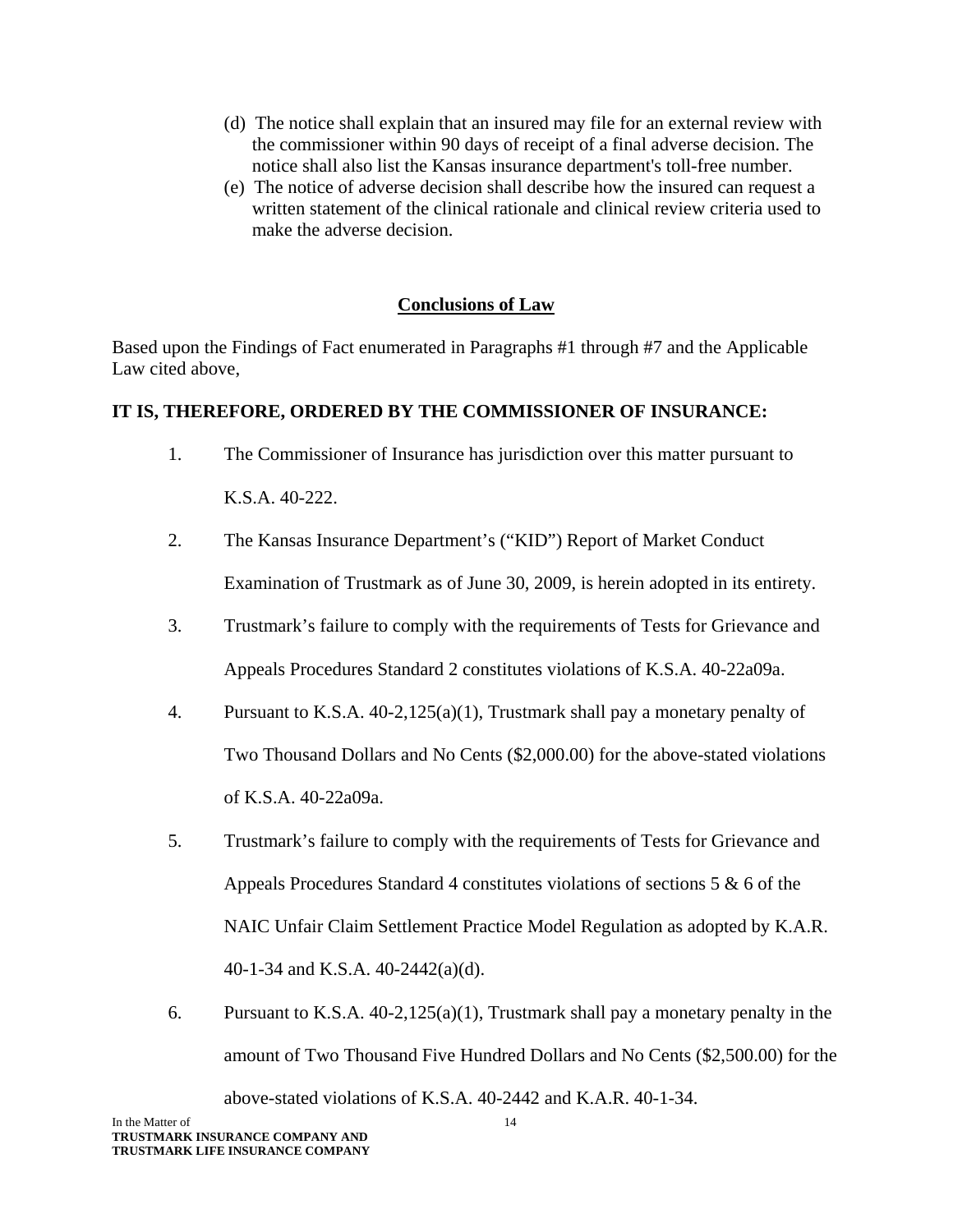- 7. Trustmark's failure to comply with the requirements of Tests for Grievance and Appeals Procedures Standard 5 constitutes violations of sections  $4 \& 5$  of the NAIC Unfair Claim Settlement Practice Model Regulation as adopted by K.A.R. 40-1-34, K.S.A. 40-22a09a, K.S.A. 40-2442(a)(b) and K.A.R. 40-4-42a.
- 8. Pursuant to K.S.A. 40-2,125(a)(1), Trustmark shall pay a monetary penalty in the amount of Three Thousand Five Hundred Dollars and No Cents (\$3,500.00) for the above-stated violations of sections  $4 \& 5$  of the NAIC Unfair Claim Settlement Practice Model Regulation as adopted by K.A.R. 40-1-34, K.S.A. 40- 22a09a, K.S.A. 40-2442(a)(b) and K.A.R. 40-4-42a.
- 9. Trustmark's failure to comply with the requirements of Tests for Claims Handling Standard 1 constitutes violations of section 6 of the NAIC Unfair Claim Settlement Practice Model Regulation as adopted by K.A.R. 40-1-34.
- 10. Pursuant to K.S.A. 40-2,125(a)(1), Trustmark shall pay a monetary penalty in the amount of Four Thousand Dollars and No Cents (\$4,000.00) for the above-stated violations of section 6 of the NAIC Unfair Claim Settlement Practice Model Regulation as adopted by K.A.R. 40-1-34.
- 11. Trustmark's failure to comply with the requirements of Tests for Claims Handling Standard 3 constitutes a violation K.S.A. 40-2442(a)(b)
- 12. Pursuant to K.S.A. 40-2,125(a)(1), Trustmark shall pay a monetary penalty in the amount of Two Thousand Dollars and No Cents (\$2,000.00) for the above-stated violation of K.S.A.  $40-2442(a)(b)$ .
- 13. Trustmark's failure to comply with the requirements of Tests for Claim Handling Standard 6 constitutes violations of section 5 of the NAIC Unfair Claim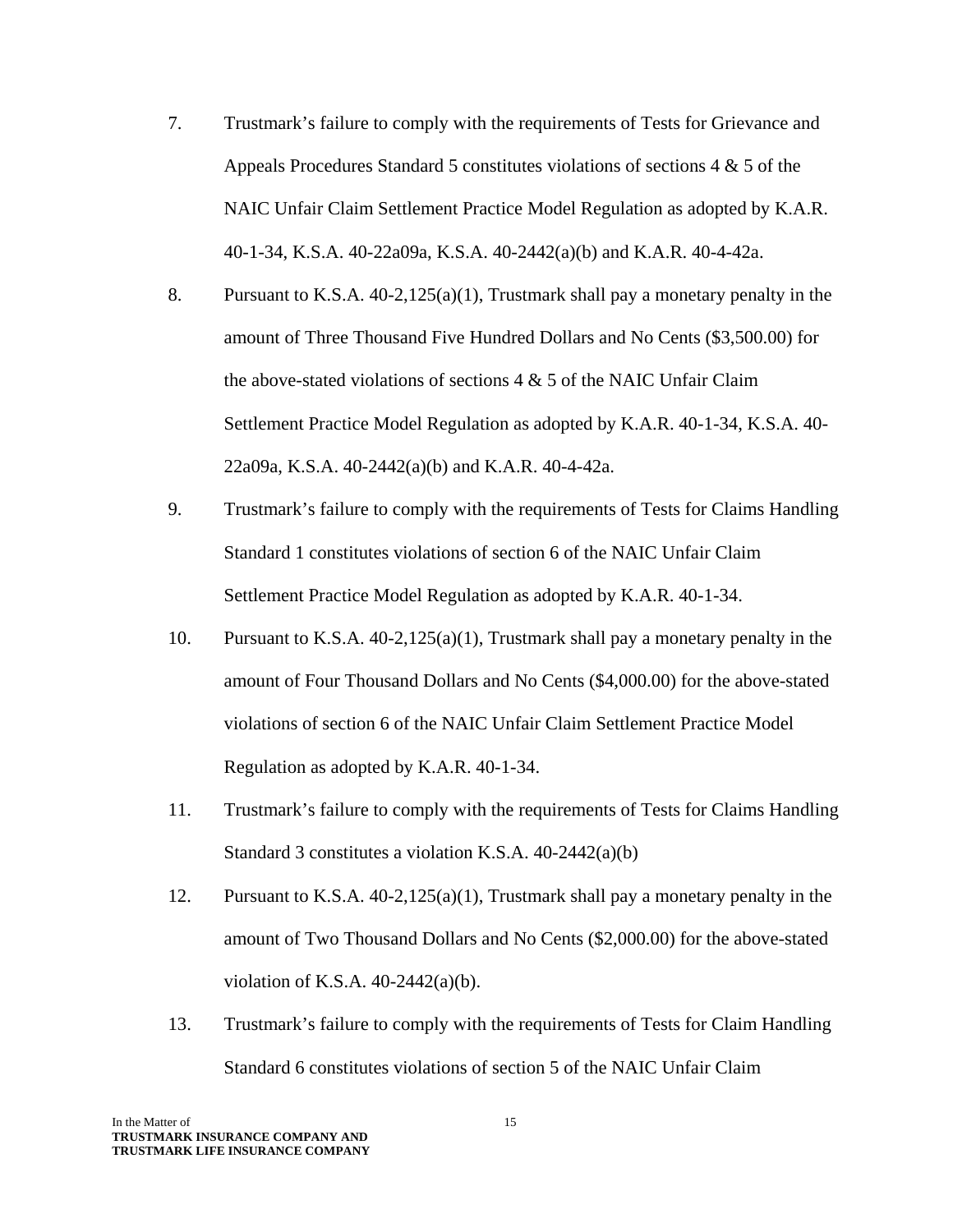Settlement Practice Model Regulation as adopted by K.A.R. 40-1-34, K.S.A. 40- 2,105 and K.S.A. 40-2442(a)(b).

14. Pursuant to K.S.A. 40-2,125(a)(1), Trustmark shall pay a monetary penalty in the amount of Two Thousand Dollars and No Cents (\$2,000.00) for the above-stated violations of section 5 of the NAIC Unfair Claim Settlement Practice Model Regulation as adopted by K.A.R. 40-1-34, K.S.A. 40-2,105 and K.S.A. 40-  $2442(a)(b)$ .

# **IT IS SO ORDERED THIS 2ND DAY OF NOVEMBER 2010, IN THE CITY OF TOPEKA, COUNTY OF SHAWNEE, STATE OF KANSAS.**



 $\frac{1}{s}$  Sandy Praeger Commissioner of Insurance

 $\angle$ s/ John W. Campbell $\angle$  John W. Campbell General Counsel

# **NOTICE OF RIGHTS**

Trustmark is entitled to a hearing pursuant to K.S.A. 77-537, the Kansas Administrative Procedure Act. If Trustmark desires a hearing, the company must file a written request for a hearing with:

 John W. Campbell, General Counsel Kansas Insurance Department 420 S.W.  $9<sup>th</sup>$  Street Topeka, Kansas 66612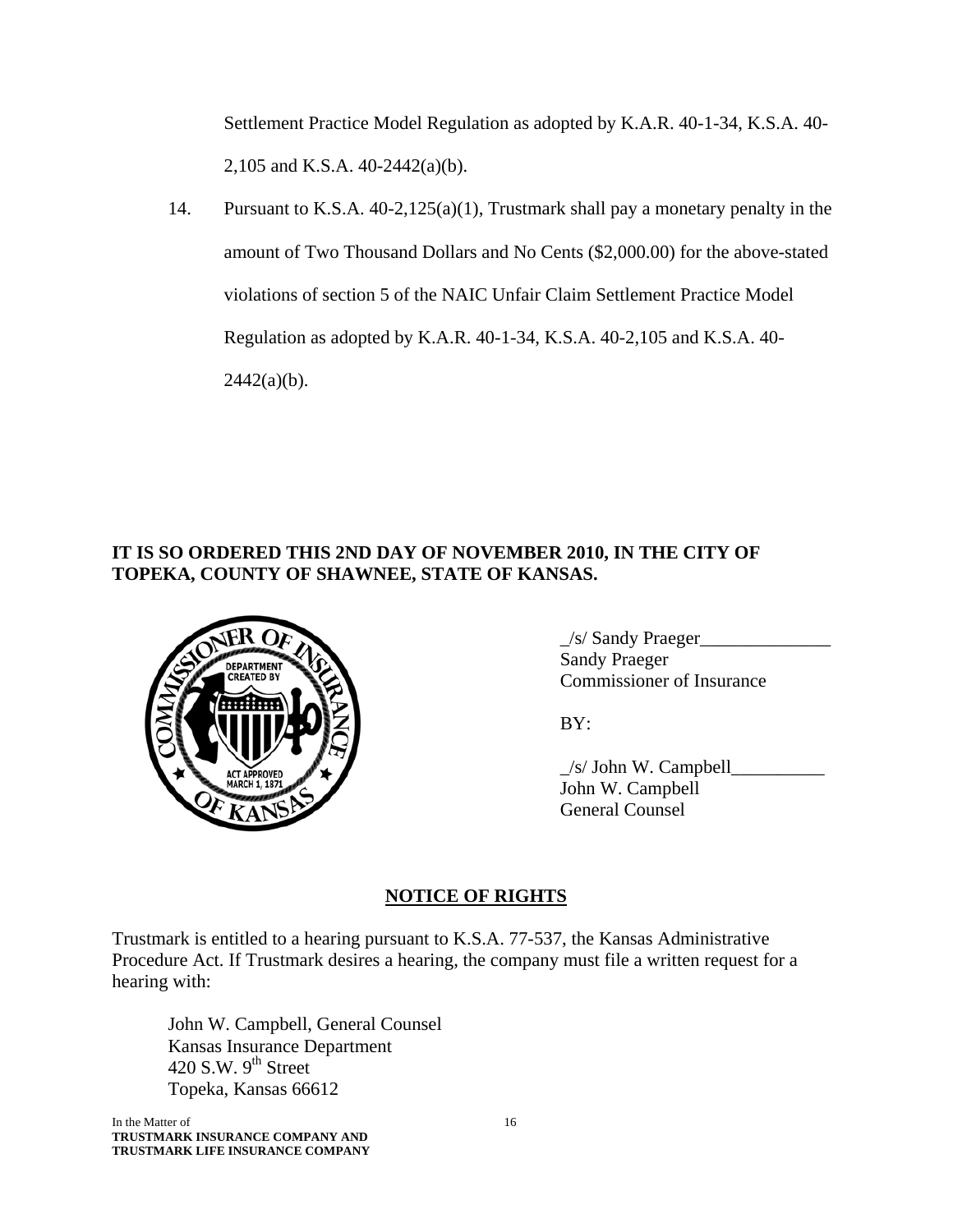This request must be filed within fifteen (15) days from the date of service of this Order. If Trustmark requests a hearing, the Kansas Insurance Department will notify the company of the time and place of the hearing and information on the procedures, right of representation, and other rights of parties relating to the conduct of the hearing before the commencement of the same.

If a hearing is not requested in the time and manner stated above, this Order shall become effective as a Final Order upon the expiration of time for requesting a hearing, pursuant to K.S.A. 77-613. In the event that Trustmark files a petition for judicial review, pursuant to K.S.A. 77-613(e), the agency officer to be served on behalf of the Kansas Insurance Department is:

 John W. Campbell, General Counsel Kansas Insurance Department 420 S.W.  $9<sup>th</sup>$  Street Topeka, Kansas 66612